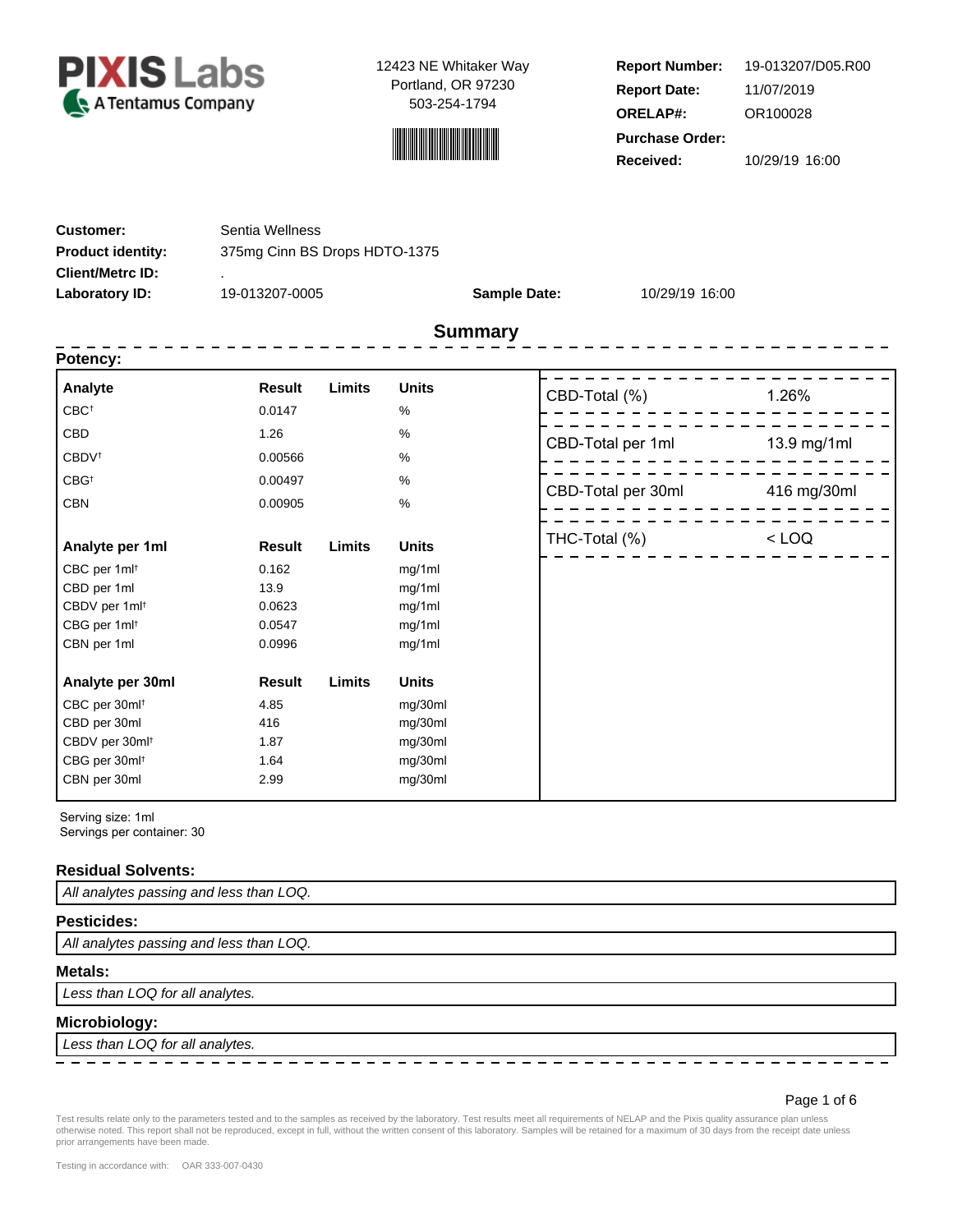



**Report Number: Report Date: ORELAP#:** 11/07/2019 OR100028 **Received:** 10/29/19 16:00 **Purchase Order:** 19-013207/D05.R00

Page 2 of 6

| <b>Customer:</b>         | Sentia Wellness<br>PO Box 15309<br>Portland Oregon 97293<br><b>United States</b> |
|--------------------------|----------------------------------------------------------------------------------|
| <b>Product identity:</b> | 375mg Cinn BS Drops HDTO-1375                                                    |
| <b>Client/Metrc ID:</b>  | ٠                                                                                |
| <b>Sample Date:</b>      | 10/29/19 16:00                                                                   |
| Laboratory ID:           | 19-013207-0005                                                                   |
| <b>Relinguished by:</b>  | Sentia Wellness                                                                  |
| Temp:                    | 22.4 °C                                                                          |
| Serving Size #1:         | 1.1 $q$                                                                          |
| Serving Size #2:         | 33 a                                                                             |

# **Sample Results**

| Potency                     |         |        | Batch: 1910053 |            |          |                   |              |
|-----------------------------|---------|--------|----------------|------------|----------|-------------------|--------------|
| Analyte                     | Result  | Limits | <b>Units</b>   | <b>LOQ</b> | Analyze  | Method            | <b>Notes</b> |
| $CBC^{\dagger}$             | 0.0147  |        | %              | 0.0033     | 10/31/19 | J AOAC 2015 V98-6 |              |
| CBC-At                      | < LOQ   |        | %              | 0.0033     | 10/31/19 | J AOAC 2015 V98-6 |              |
| CBC-Total <sup>t</sup>      | 0.0147  |        | $\%$           | 0.0062     | 11/06/19 | J AOAC 2015 V98-6 |              |
| <b>CBD</b>                  | 1.26    |        | %              | 0.0332     | 10/31/19 | J AOAC 2015 V98-6 |              |
| CBD-A                       | $<$ LOQ |        | %              | 0.0033     | 10/31/19 | J AOAC 2015 V98-6 |              |
| CBD-Total                   | 1.26    |        | %              | 0.0361     | 11/06/19 | J AOAC 2015 V98-6 |              |
| <b>CBDV</b> <sup>+</sup>    | 0.00566 |        | %              | 0.0033     | 10/31/19 | J AOAC 2015 V98-6 |              |
| CBDV-A <sup>t</sup>         | $<$ LOQ |        | %              | 0.0033     | 10/31/19 | J AOAC 2015 V98-6 |              |
| CBDV-Total <sup>t</sup>     | $<$ LOQ |        | %              | 0.0062     | 11/06/19 | J AOAC 2015 V98-6 |              |
| $CBG^{\dagger}$             | 0.00497 |        | %              | 0.0033     | 10/31/19 | J AOAC 2015 V98-6 |              |
| CBG-A <sup>+</sup>          | $<$ LOQ |        | %              | 0.0033     | 10/31/19 | J AOAC 2015 V98-6 |              |
| CBG-Total <sup>t</sup>      | $<$ LOQ |        | %              | 0.0062     | 11/06/19 | J AOAC 2015 V98-6 |              |
| $CBL$ <sup>†</sup>          | $<$ LOQ |        | %              | 0.0033     | 10/31/19 | J AOAC 2015 V98-6 |              |
| <b>CBN</b>                  | 0.00905 |        | $\%$           | 0.0033     | 10/31/19 | J AOAC 2015 V98-6 |              |
| $\Delta$ 8-THC <sup>†</sup> | $<$ LOQ |        | %              | 0.0033     | 10/31/19 | J AOAC 2015 V98-6 |              |
| $\Delta$ 9-THC              | $<$ LOQ |        | %              | 0.0033     | 10/31/19 | J AOAC 2015 V98-6 |              |
| THC-A                       | $<$ LOQ |        | %              | 0.0033     | 10/31/19 | J AOAC 2015 V98-6 |              |
| <b>THC-Total</b>            | $<$ LOQ |        | %              | 0.0062     | 11/06/19 | J AOAC 2015 V98-6 |              |
| <b>THCV</b> <sup>t</sup>    | $<$ LOQ |        | %              | 0.0033     | 10/31/19 | J AOAC 2015 V98-6 |              |
| THCV-A <sup>t</sup>         | $<$ LOQ |        | %              | 0.0033     | 10/31/19 | J AOAC 2015 V98-6 |              |
| THCV-Total <sup>t</sup>     | $<$ LOQ |        | %              | 0.0062     | 11/06/19 | J AOAC 2015 V98-6 |              |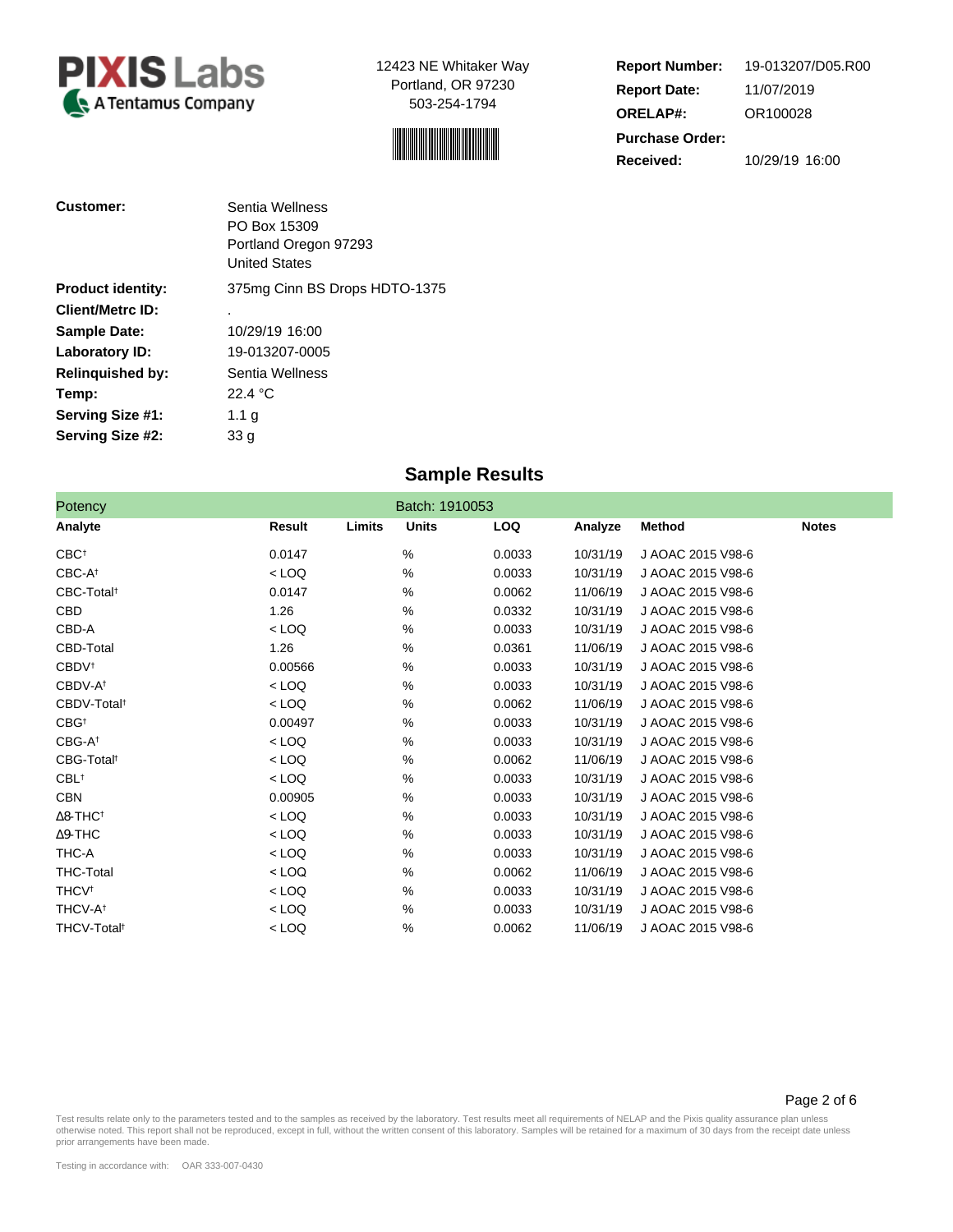

# 

**Report Number: Report Date: ORELAP#:** 11/07/2019 OR100028 **Received:** 10/29/19 16:00 **Purchase Order:** 19-013207/D05.R00

| Microbiology            |          |        |       |     |         |          |                         |              |
|-------------------------|----------|--------|-------|-----|---------|----------|-------------------------|--------------|
| Analyte                 | Result   | Limits | Units | LOQ | Batch   | Analvze  | Method                  | <b>Notes</b> |
| Aerobic Plate Count     | $<$ LOQ  |        | cfu/g | 10  | 1909842 | 11/01/19 | AOAC 990.12 (Petrifilm) | X            |
| E.coli                  | $<$ LOQ  |        | cfu/g | 10  | 1909840 | 11/01/19 | AOAC 991.14 (Petrifilm) | X            |
| <b>Total Coliforms</b>  | $<$ LOQ  |        | ctu/g | 10  | 1909840 | 11/01/19 | AOAC 991.14 (Petrifilm) | X            |
| Mold (RAPID Petrifilm)  | $<$ LOQ  |        | cfu/g | 10  | 1909841 | 11/01/19 | AOAC 2014.05 (RAPID)    | X            |
| Yeast (RAPID Petrifilm) | $<$ LOQ  |        | ctu/g | 10  | 1909841 | 11/01/19 | AOAC 2014.05 (RAPID)    | X            |
| Salmonella spp.         | Negative |        | /1g   |     | 1909847 | 10/31/19 | AOAC 2016.01            | X            |

| <b>Solvents</b>      | Method EPA5021A |                         |      |      | Units µg/g              | <b>Batch 1909884</b> |         |                         |      |          | <b>Analyze 10/31/19 09:50 AM</b> |
|----------------------|-----------------|-------------------------|------|------|-------------------------|----------------------|---------|-------------------------|------|----------|----------------------------------|
| Analyte              | Result          | Limits LOQ Status Notes |      |      | Analyte                 |                      | Result  | Limits LOQ Status Notes |      |          |                                  |
| 1,4-Dioxane          | $<$ LOQ         | 380                     | 100  | pass | 2-Butanol               |                      | $<$ LOQ | 5000                    |      | 200 pass |                                  |
| 2-Ethoxyethanol      | < LOQ           | 160                     | 30.0 | pass | 2-Methylbutane          |                      | < LOQ   |                         | 200  |          |                                  |
| 2-Methylpentane      | $<$ LOQ         |                         | 30.0 |      | 2-Propanol (IPA)        |                      | $<$ LOQ | 5000                    | 200  | pass     |                                  |
| 2,2-Dimethylbutane   | $<$ LOQ         |                         | 30.0 |      | 2,2-Dimethylpropane     |                      | $<$ LOQ |                         | 200  |          |                                  |
| 2,3-Dimethylbutane   | $<$ LOQ         |                         | 30.0 |      | 3-Methylpentane         |                      | $<$ LOQ |                         | 30.0 |          |                                  |
| Acetone              | $<$ LOQ         | 5000                    | 200  | pass | Acetonitrile            |                      | $<$ LOQ | 410                     | 100  | pass     |                                  |
| Benzene              | $<$ LOQ         | 2.00                    | 1.00 | pass | Butanes (sum)           |                      | < LOQ   | 5000                    | 400  | pass     |                                  |
| Cyclohexane          | $<$ LOQ         | 3880                    | 200  | pass | Ethyl acetate           |                      | $<$ LOQ | 5000                    | 200  | pass     |                                  |
| Ethyl benzene        | $<$ LOQ         |                         | 200  |      | Ethyl ether             |                      | < LOQ   | 5000                    | 200  | pass     |                                  |
| Ethylene glycol      | $<$ LOQ         | 620                     | 200  | pass | Ethylene oxide          |                      | $<$ LOQ | 50.0                    | 30.0 | pass     |                                  |
| Hexanes (sum)        | $<$ LOQ         | 290                     | 150  | pass | Isopropyl acetate       |                      | < LOQ   | 5000                    | 200  | pass     |                                  |
| Isopropylbenzene     | $<$ LOQ         | 70.0                    | 30.0 | pass | m,p-Xylene              |                      | < LOQ   |                         | 200  |          |                                  |
| Methanol             | $<$ LOQ         | 3000                    | 200  | pass | Methylene chloride      |                      | < LOQ   | 600                     | 200  | pass     |                                  |
| Methylpropane        | $<$ LOQ         |                         | 200  |      | n-Butane                |                      | $<$ LOQ |                         | 200  |          |                                  |
| n-Heptane            | $<$ LOQ         | 5000                    | 200  | pass | n-Hexane                |                      | $<$ LOQ |                         | 30.0 |          |                                  |
| n-Pentane            | $<$ LOQ         |                         | 200  |      | o-Xylene                |                      | $<$ LOQ |                         | 200  |          |                                  |
| Pentanes (sum)       | $<$ LOQ         | 5000                    | 600  | pass | Propane                 |                      | $<$ LOQ | 5000                    | 200  | pass     |                                  |
| Tetrahydrofuran      | $<$ LOQ         | 720                     | 100  | pass | Toluene                 |                      | < LOQ   | 890                     | 100  | pass     |                                  |
| <b>Total Xylenes</b> | $<$ LOQ         |                         | 400  |      | Total Xylenes and Ethyl |                      | < LOQ   | 2170                    | 600  | pass     |                                  |

Page 3 of 6

Test results relate only to the parameters tested and to the samples as received by the laboratory. Test results meet all requirements of NELAP and the Pixis quality assurance plan unless<br>otherwise noted. This report shall prior arrangements have been made.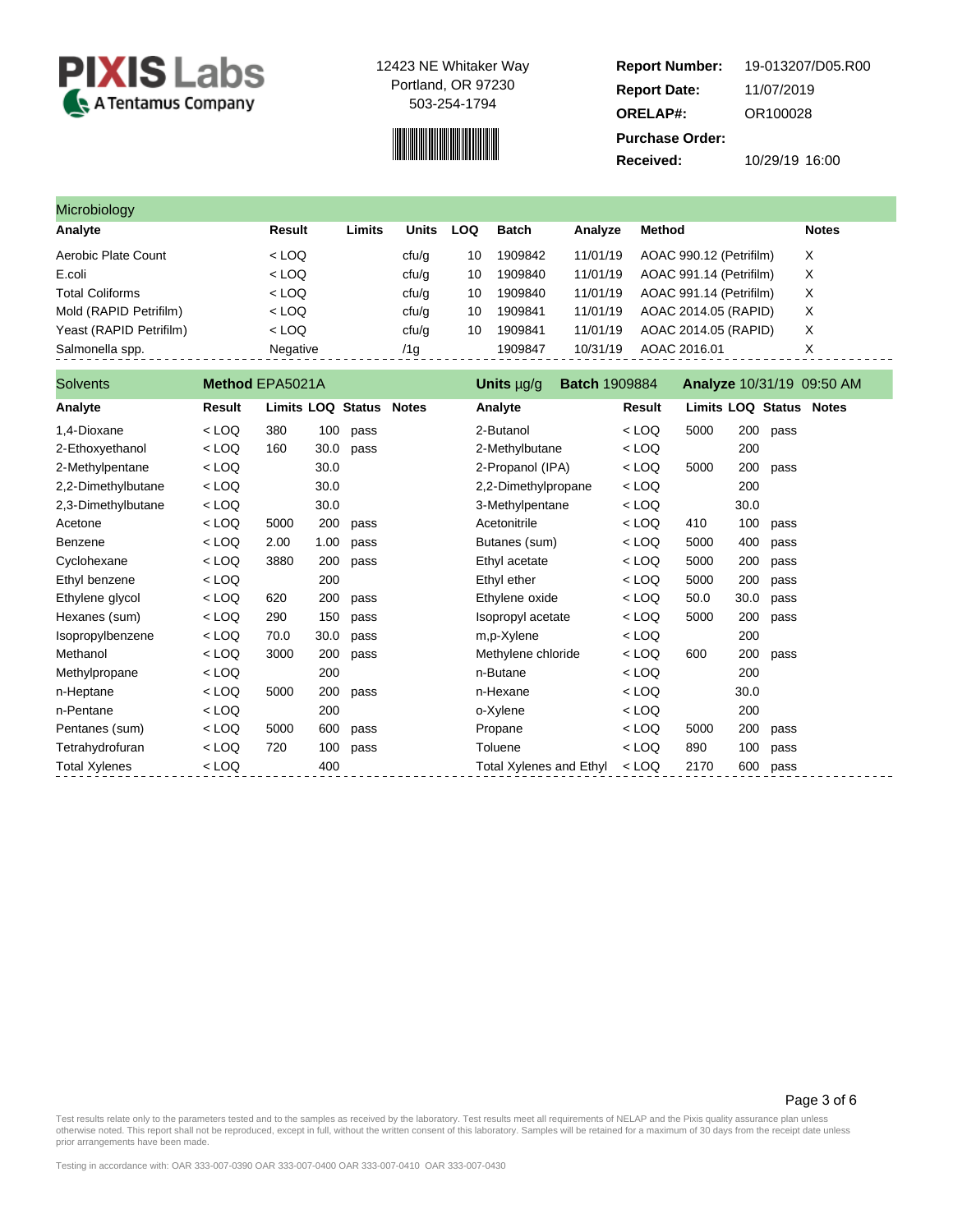



**Report Number: Report Date: ORELAP#:** 11/07/2019 OR100028 **Received:** 10/29/19 16:00 **Purchase Order:** 19-013207/D05.R00

| <b>Pesticides</b> |               |      |                                | Method AOAC 2007.01 & EN 15662 (mod) Units mg/kg Batch 1909973 |               |      | <b>Analyze 11/01/19 04:05 PM</b> |
|-------------------|---------------|------|--------------------------------|----------------------------------------------------------------|---------------|------|----------------------------------|
| Analyte           | <b>Result</b> |      | <b>Limits LOQ Status Notes</b> | Analyte                                                        | <b>Result</b> |      | <b>Limits LOQ Status Notes</b>   |
| Abamectin         | $<$ LOQ       | 0.50 | 0.250 pass                     | Acephate                                                       | $<$ LOQ       | 0.40 | 0.250 pass                       |
| Acequinocyl       | $<$ LOQ       | 2.0  | $1.00$ pass                    | Acetamiprid                                                    | $<$ LOQ       | 0.20 | $0.100$ pass                     |
| Aldicarb          | $<$ LOQ       | 0.40 | $0.200$ pass                   | Azoxystrobin                                                   | $<$ LOQ       | 0.20 | $0.100$ pass                     |
| <b>Bifenazate</b> | $<$ LOQ       | 0.20 | $0.100$ pass                   | <b>Bifenthrin</b>                                              | $<$ LOQ       | 0.20 | $0.100$ pass                     |
| <b>Boscalid</b>   | $<$ LOQ       | 0.40 | $0.200$ pass                   | Carbaryl                                                       | $<$ LOQ       | 0.20 | $0.100$ pass                     |
| Carbofuran        | $<$ LOQ       | 0.20 | $0.100$ pass                   | Chlorantraniliprole                                            | $<$ LOQ       | 0.20 | $0.100$ pass                     |
| Chlorfenapyr      | $<$ LOQ       | 1.0  | $0.500$ pass                   | Chlorpyrifos                                                   | $<$ LOQ       | 0.20 | $0.100$ pass                     |
| Clofentezine      | $<$ LOQ       | 0.20 | $0.100$ pass                   | Cyfluthrin                                                     | $<$ LOQ       | 1.0  | 0.500 pass                       |
| Cypermethrin      | $<$ LOQ       | 1.0  | $0.500$ pass                   | Daminozide                                                     | $<$ LOQ       | 1.0  | $0.500$ pass                     |
| Diazinon          | $<$ LOQ       | 0.20 | $0.100$ pass                   | <b>Dichlorvos</b>                                              | $<$ LOQ       | 1.0  | $0.500$ pass                     |
| Dimethoate        | $<$ LOQ       | 0.20 | $0.100$ pass                   | Ethoprophos                                                    | $<$ LOQ       | 0.20 | $0.100$ pass                     |
| Etofenprox        | $<$ LOQ       | 0.40 | $0.200$ pass                   | Etoxazole                                                      | $<$ LOQ       | 0.20 | $0.100$ pass                     |
| Fenoxycarb        | $<$ LOQ       | 0.20 | $0.100$ pass                   | Fenpyroximate                                                  | $<$ LOQ       | 0.40 | $0.200$ pass                     |
| Fipronil          | $<$ LOQ       | 0.40 | $0.200$ pass                   | Flonicamid                                                     | $<$ LOQ       | 1.0  | 0.400 pass                       |
| Fludioxonil       | $<$ LOQ       | 0.40 | $0.200$ pass                   | Hexythiazox                                                    | $<$ LOQ       | 1.0  | $0.400$ pass                     |
| Imazalil          | $<$ LOQ       | 0.20 | $0.100$ pass                   | Imidacloprid                                                   | $<$ LOQ       | 0.40 | $0.200$ pass                     |
| Kresoxim-methyl   | $<$ LOQ       | 0.40 | $0.200$ pass                   | Malathion                                                      | $<$ LOQ       | 0.20 | $0.100$ pass                     |
| Metalaxyl         | $<$ LOQ       | 0.20 | $0.100$ pass                   | Methiocarb                                                     | $<$ LOQ       | 0.20 | $0.100$ pass                     |
| Methomyl          | $<$ LOQ       | 0.40 | 0.200 pass                     | <b>MGK-264</b>                                                 | $<$ LOQ       | 0.20 | $0.100$ pass                     |
| Myclobutanil      | $<$ LOQ       | 0.20 | $0.100$ pass                   | Naled                                                          | $<$ LOQ       | 0.50 | 0.250 pass                       |
| Oxamyl            | $<$ LOQ       | 1.0  | $0.500$ pass                   | Paclobutrazole                                                 | $<$ LOQ       | 0.40 | $0.200$ pass                     |
| Parathion-Methyl  | $<$ LOQ       | 0.20 | 0.200 pass                     | Permethrin                                                     | $<$ LOQ       | 0.20 | $0.100$ pass                     |
| Phosmet           | $<$ LOQ       | 0.20 | $0.100$ pass                   | Piperonyl butoxide                                             | $<$ LOQ       | 2.0  | $1.00$ pass                      |
| Prallethrin       | $<$ LOQ       | 0.20 | $0.200$ pass                   | Propiconazole                                                  | $<$ LOQ       | 0.40 | $0.200$ pass                     |
| Propoxur          | $<$ LOQ       | 0.20 | 0.100 pass                     | Pyrethrin I (total)                                            | $<$ LOQ       | 1.0  | $0.500$ pass                     |
| Pyridaben         | $<$ LOQ       | 0.20 | $0.100$ pass                   | Spinosad                                                       | $<$ LOQ       | 0.20 | $0.100$ pass                     |
| Spiromesifen      | $<$ LOQ       | 0.20 | $0.100$ pass                   | Spirotetramat                                                  | $<$ LOQ       | 0.20 | $0.100$ pass                     |
| Spiroxamine       | $<$ LOQ       | 0.40 | $0.200$ pass                   | Tebuconazole                                                   | $<$ LOQ       | 0.40 | $0.200$ pass                     |
| Thiacloprid       | $<$ LOQ       | 0.20 | $0.100$ pass                   | Thiamethoxam                                                   | $<$ LOQ       | 0.20 | 0.100 pass                       |
| Trifloxystrobin   | $<$ LOQ       | 0.20 | $0.100$ pass                   |                                                                |               |      |                                  |

| <b>Metals</b> |         |        |              |     |                |          |                     |              |
|---------------|---------|--------|--------------|-----|----------------|----------|---------------------|--------------|
| Analyte       | Result  | Limits | <b>Units</b> | LOQ | <b>Batch</b>   | Analyze  | Method              | <b>Notes</b> |
| Arsenic       | $<$ LOQ |        | mg/kg        |     | 0.0491 1910090 | 11/05/19 | AOAC 2013.06 (mod.) | X            |
| Cadmium       | $<$ LOQ |        | mg/kg        |     | 0.0491 1910090 | 11/05/19 | AOAC 2013.06 (mod.) | Χ            |
| Lead          | $<$ LOQ |        | mg/kg        |     | 0.0491 1910090 | 11/05/19 | AOAC 2013.06 (mod.) | X            |
| Mercury       | $<$ LOQ |        | mg/kg        |     | 0.0245 1910115 | 11/06/19 | AOAC 2013.06 (mod.) | X            |

#### Page 4 of 6

Test results relate only to the parameters tested and to the samples as received by the laboratory. Test results meet all requirements of NELAP and the Pixis quality assurance plan unless<br>otherwise noted. This report shall prior arrangements have been made.

Testing in accordance with: OAR 333-007-0390 OAR 333-007-0400 OAR 333-007-0410 OAR 333-007-0430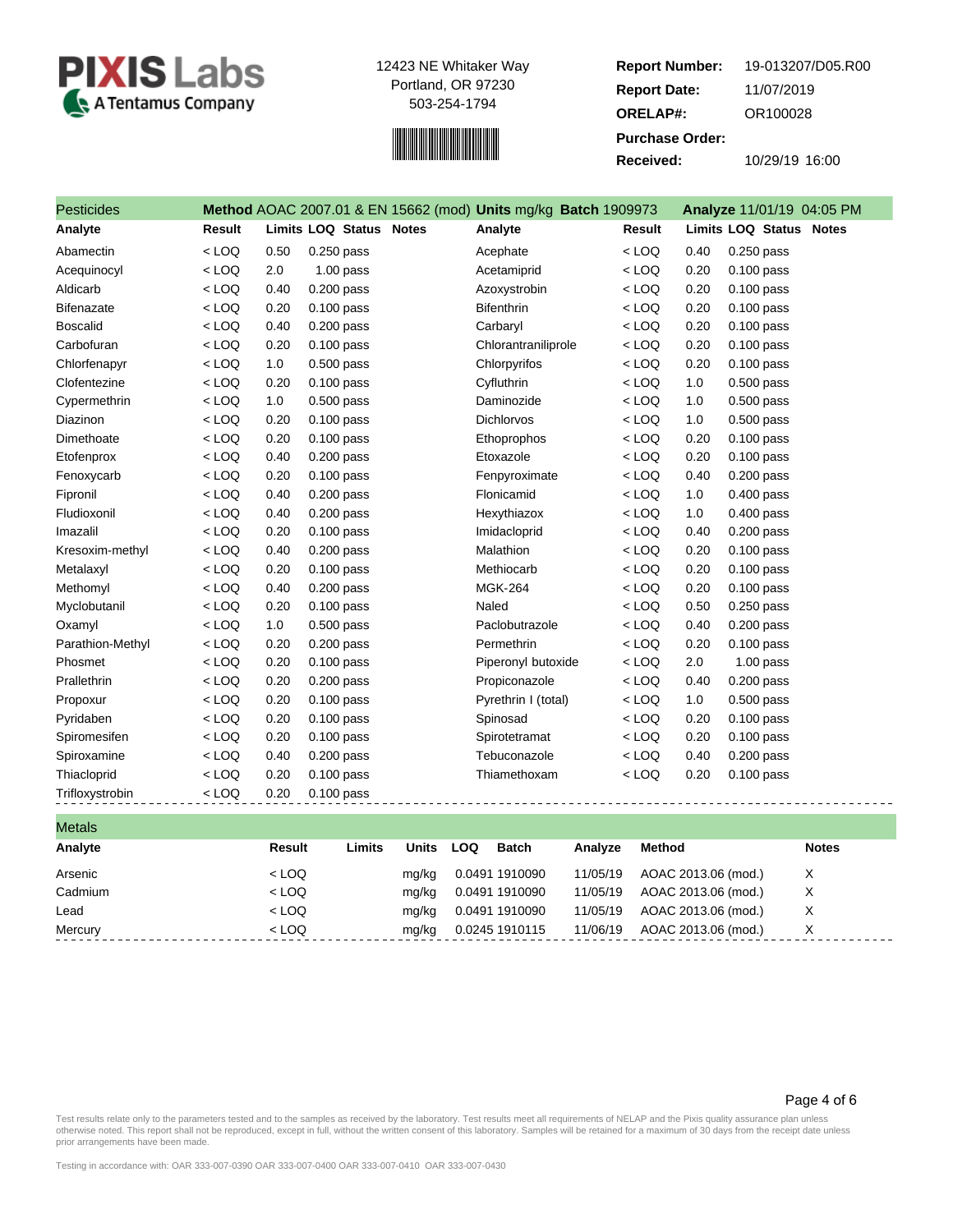



**Report Number: Report Date: ORELAP#:** 11/07/2019 OR100028 **Received:** 10/29/19 16:00 **Purchase Order:** 19-013207/D05.R00

| <b>Mycotoxins</b>                    |         |        |              |            |              |          |                         |              |
|--------------------------------------|---------|--------|--------------|------------|--------------|----------|-------------------------|--------------|
| Analyte                              | Result  | Limits | <b>Units</b> | <b>LOQ</b> | <b>Batch</b> | Analyze  | <b>Method</b>           | <b>Notes</b> |
| Aflatoxin B1 <sup>t</sup>            | $<$ LOQ |        | µg/kg        | 5.00       | 1909936      | 11/01/19 | AOAC 2007.01 & EN 15662 |              |
| Aflatoxin B <sub>2<sup>t</sup></sub> | $<$ LOQ |        | µg/kg        | 5.00       | 1909936      | 11/01/19 | AOAC 2007.01 & EN 15662 |              |
| Aflatoxin G1 <sup>t</sup>            | $<$ LOQ |        | µg/kg        | 5.00       | 1909936      | 11/01/19 | AOAC 2007.01 & EN 15662 |              |
| Aflatoxin G2 <sup>+</sup>            | $<$ LOQ |        | µg/kg        | 5.00       | 1909936      | 11/01/19 | AOAC 2007.01 & EN 15662 |              |
| Deoxynivalenol <sup>t</sup>          | $<$ LOQ |        | µg/kg        | 200        | 1909936      | 11/01/19 | AOAC 2007.01 & EN 15662 |              |
| Fumonisin B1 <sup>t</sup>            | $<$ LOQ |        | µg/kg        | 200        | 1909936      | 11/01/19 | AOAC 2007.01 & EN 15662 |              |
| Fumonisin B <sub>2<sup>t</sup></sub> | $<$ LOQ |        | µg/kg        | 400        | 1909936      | 11/01/19 | AOAC 2007.01 & EN 15662 |              |
| HT2-Toxin <sup>t</sup>               | $<$ LOQ |        | µg/kg        | 40.0       | 1909936      | 11/01/19 | AOAC 2007.01 & EN 15662 |              |
| Nivalenol <sup>t</sup>               | $<$ LOQ |        | µg/kg        | 400        | 1909936      | 11/01/19 | AOAC 2007.01 & EN 15662 |              |
| Ochratoxin A <sup>t</sup>            | $<$ LOQ |        | µg/kg        | 5.00       | 1909936      | 11/01/19 | AOAC 2007.01 & EN 15662 |              |
| Ochratoxin B <sup>t</sup>            | $<$ LOQ |        | µg/kg        | 2.00       | 1909936      | 11/01/19 | AOAC 2007.01 & EN 15662 |              |
| T2-Toxin <sup>t</sup>                | $<$ LOQ |        | µg/kg        | 20.0       | 1909936      | 11/01/19 | AOAC 2007.01 & EN 15662 |              |
| Zearalenone <sup>†</sup>             | $<$ LOQ |        | µg/kg        | 200        | 1909936      | 11/01/19 | AOAC 2007.01 & EN 15662 |              |

Page 5 of 6

Test results relate only to the parameters tested and to the samples as received by the laboratory. Test results meet all requirements of NELAP and the Pixis quality assurance plan unless<br>otherwise noted. This report shall prior arrangements have been made.